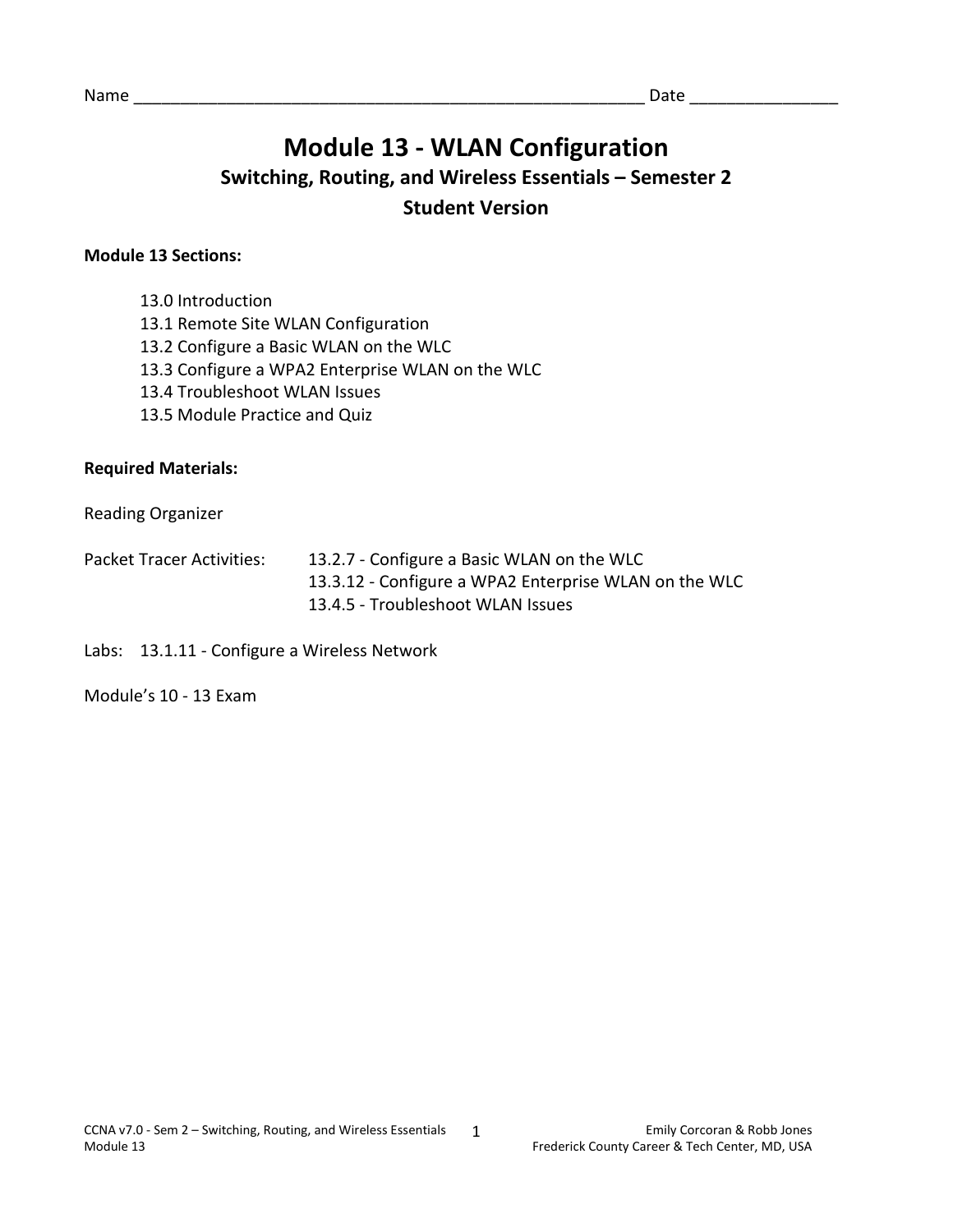Page intentionally left blank.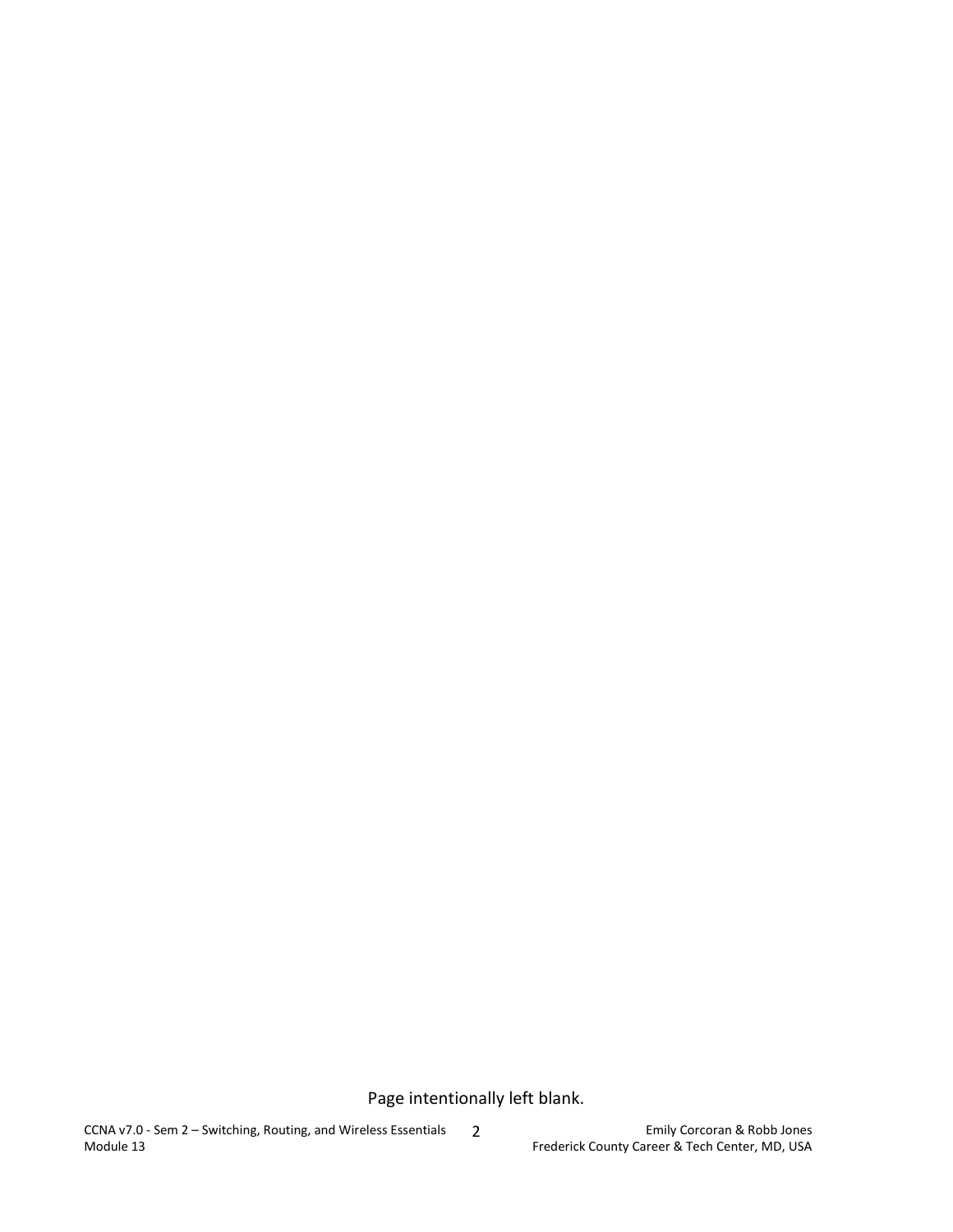| <b>Points</b> |  |
|---------------|--|
|               |  |

# **Module 13 - WLAN Configuration Reading Organizer Student Version**

**Note**: The Reading Organizer has weighted scoring. Any question with the word **explain**, **define, or describe** in it is expected to have a longer answer and is worth two points each.

### **After completion of this module, you should be able to:**

- Configure a WLAN to support a remote site.
- Configure a WLC WLAN to use the management interface and WPA2 PSK authentication.
- Configure a WLC WLAN to use a VLAN interface, a DHCP server, and WPA2 Enterprise authentication.
- Troubleshoot common wireless configuration issues.

## **13.1 Remote Site WLAN Configuration**

1. Small office and home routers are sometimes called an

- 2. What do Small office and home routers typically include?
	- a.
	-
	- b.
	- c.
- 3. What do wireless routers typically provide?
	- a.
	- b.
	- c.
	- d.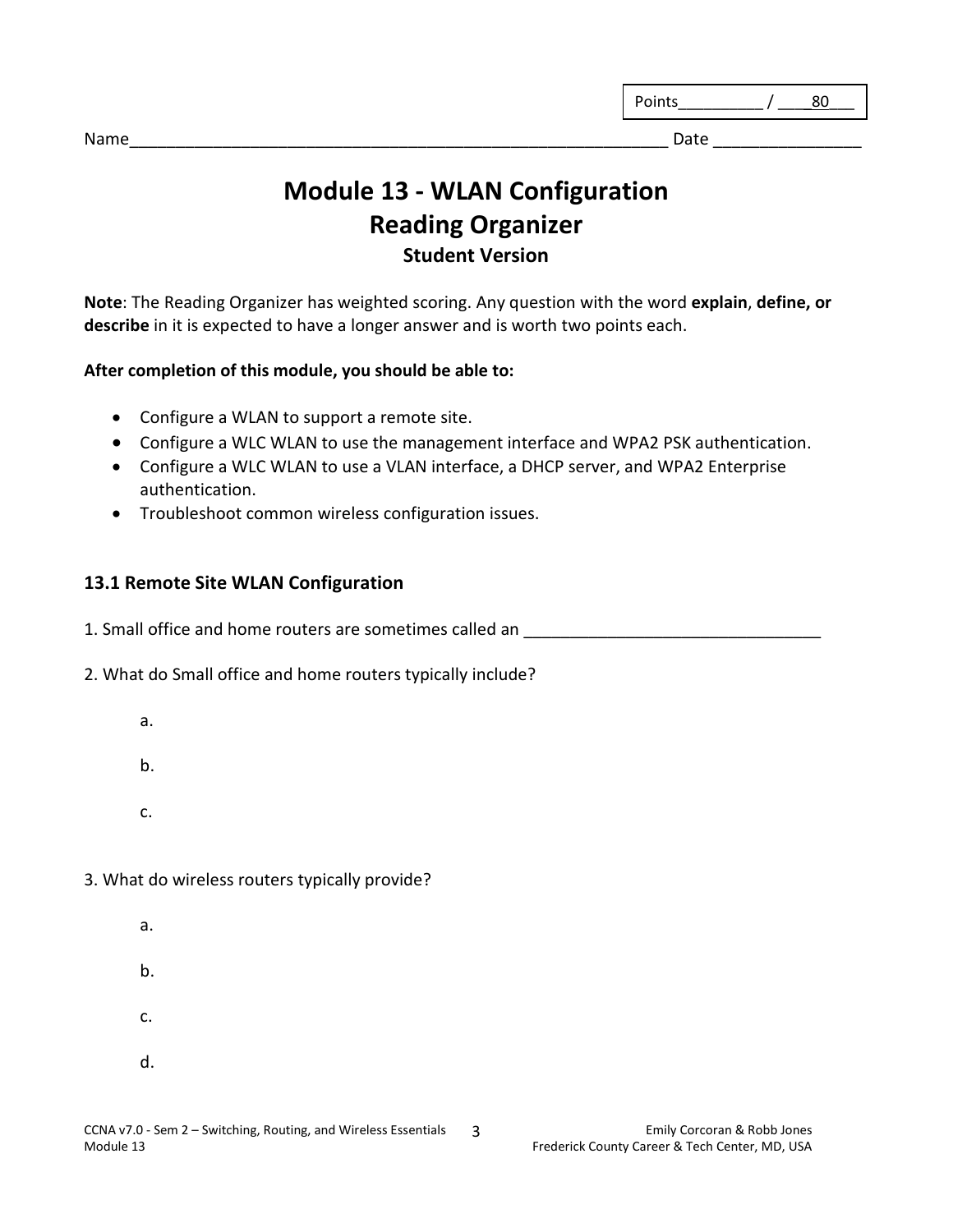4. How can you gain access to the wireless router's configuration GUI?

5. What is a common IP address for many wireless router manufacturers?

6. The word admin is commonly used as the default \_\_\_\_\_\_\_\_\_\_\_\_\_\_\_\_\_\_\_ and \_\_\_\_\_\_\_\_\_\_\_\_\_\_\_\_\_\_.

7. List the basic network setup steps for a router.

- 1. 2. 3. 4. 5.
- 6.

8. List the basic wireless setup steps.

- 1. 2. 3. 4. 5.
- 

6.

9. What is the approximate range of a wireless router?

- a. Indoors -
- b. Outdoors  $\overline{\phantom{a} \phantom{a} \phantom{a}}$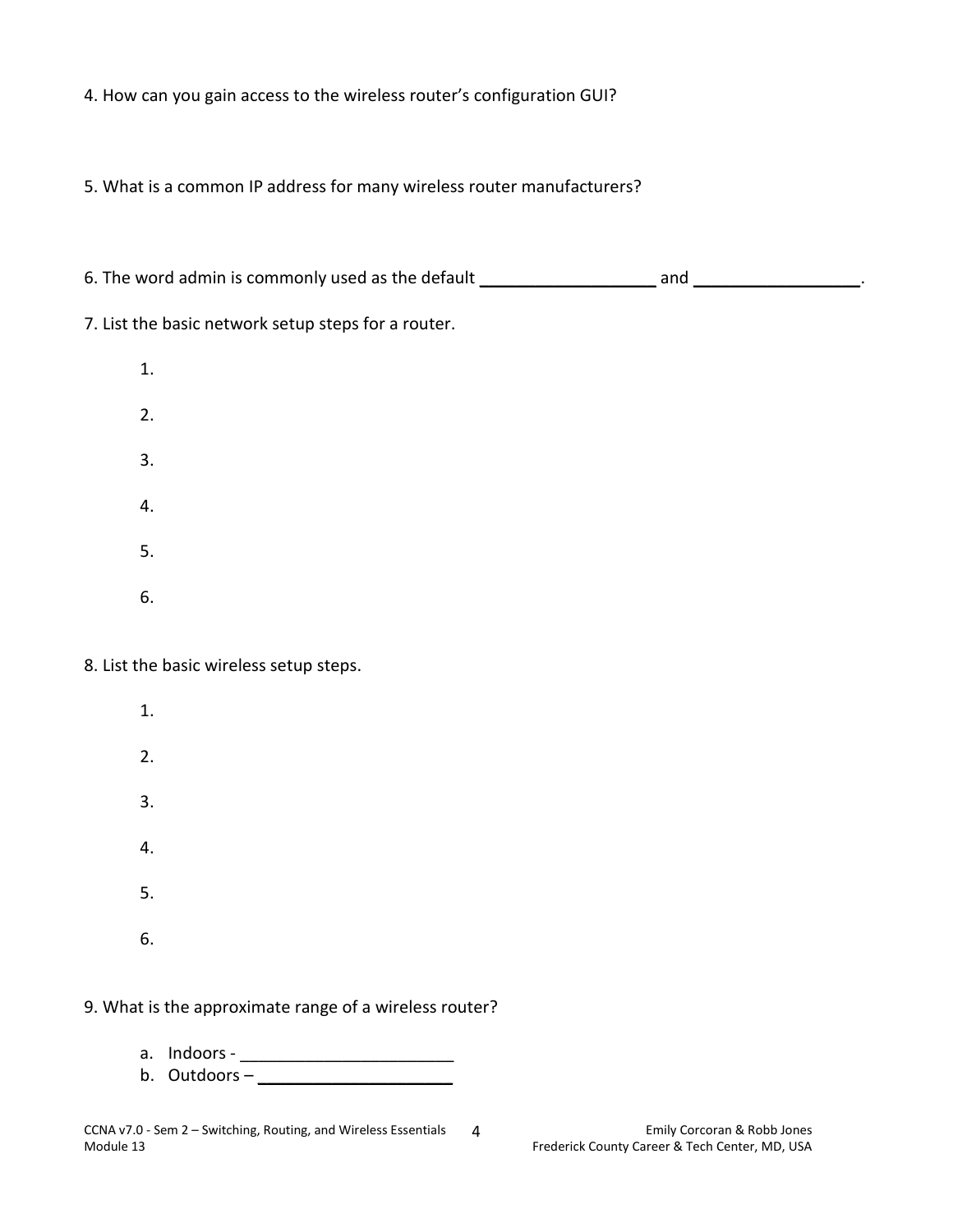10. What can you do to extend the range of a wireless router?

11. Explain what Network Address Translation (NAT) does.

12. Explain what happens when you configure Quality of Service (QoS).

13. Wireless routers typically block \_\_\_\_\_\_\_\_\_\_ and \_\_\_\_\_\_\_\_\_\_\_ ports to prevent unauthorized access in and out of a LAN.

14. What does port triggering allow?

## **13.2 Configure a Basic WLAN on the WLC**

15. What do the following [acronyms](https://www.google.com/search?rlz=1C1GCEU_enUS822US822&q=acronym&spell=1&sa=X&ved=2ahUKEwjMzMDSs47oAhVoj3IEHTlhC9gQkeECKAB6BAgUECY) stand for?

a. AP -

b. LAP -

c. LWAPP -

d. WLC -

16. Describe what the Network Summary page is and does.

5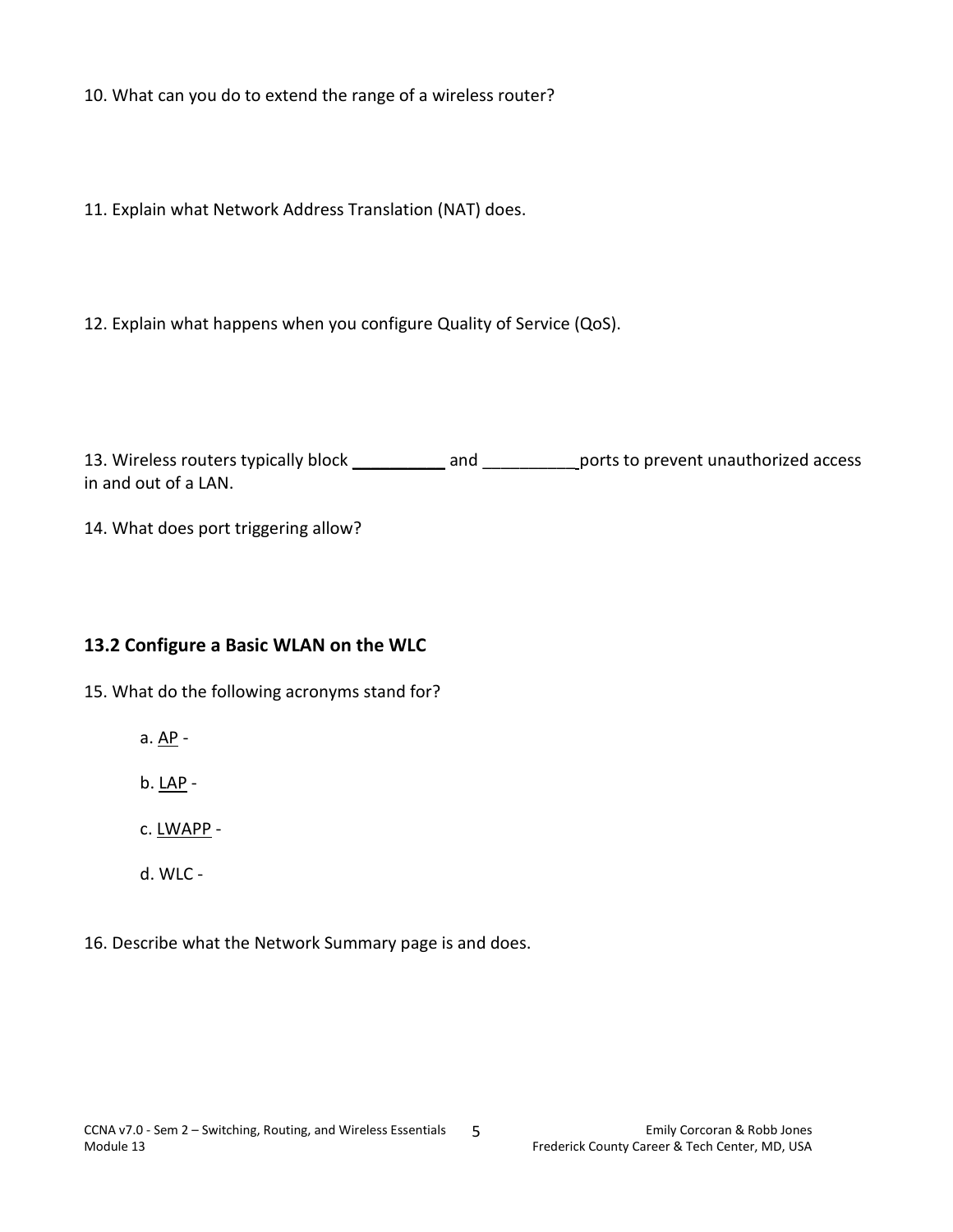17. List the basic WLAN configuration steps on a WLC.

1. 2. 3. 4. 5. 6. 7.

## **13.3 Configure a WPA2 Enterprise WLAN on the WLC**

18. What is SNMP Used for?

19. The WLC has five physical ports for data traffic. Each physical port can be configured to support multiple \_\_\_\_\_\_\_\_\_\_\_\_\_\_\_\_\_\_\_\_\_\_\_\_ each on its own virtual interface.

20. List the steps for VLAN interface configuration on a WLC.

- 1.
- 2.
- 3.
- 4.
- 5.
- 6.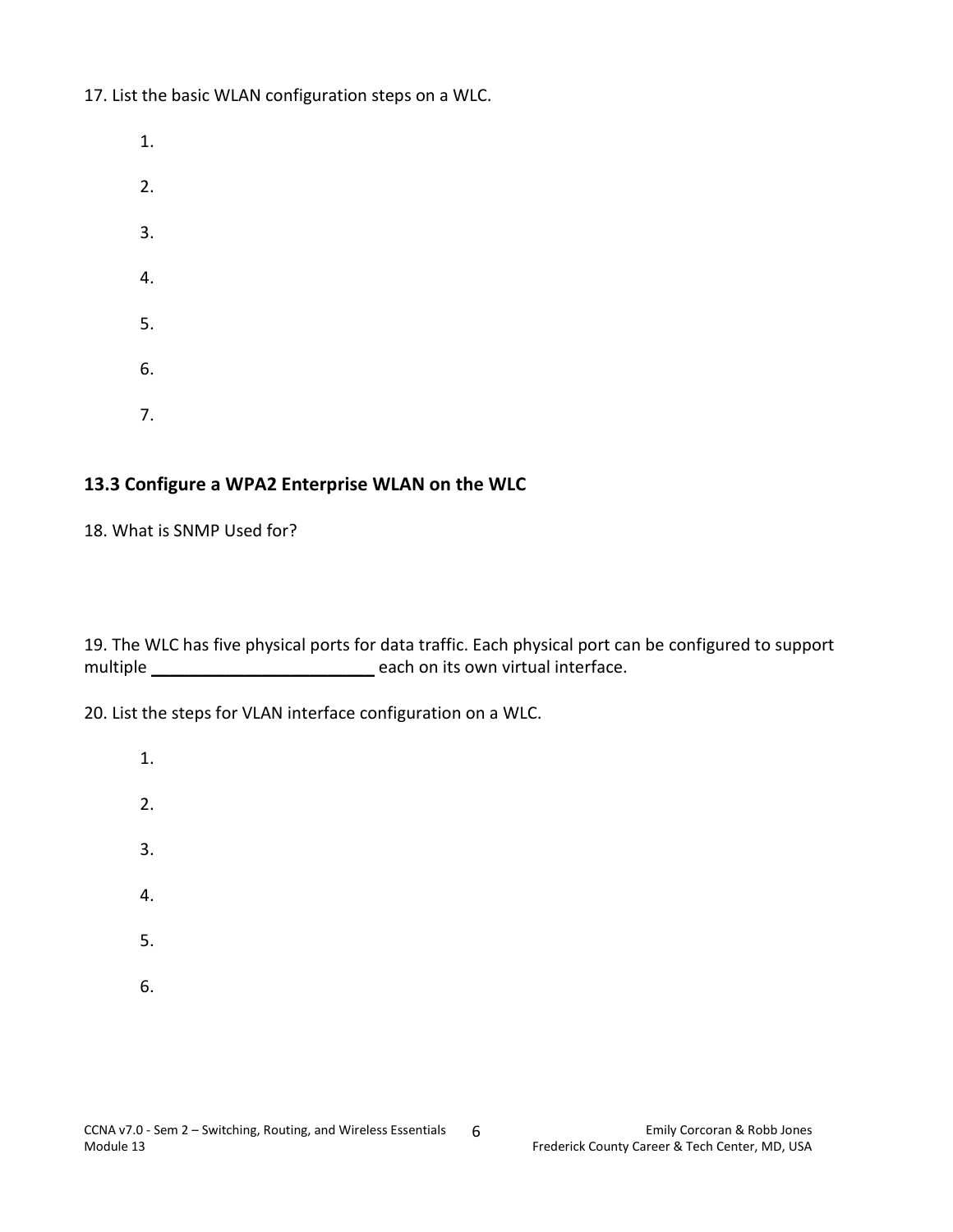21. List the steps required for DHCP scope configuration.

| 1. |  |  |  |
|----|--|--|--|
| 2. |  |  |  |
| 3. |  |  |  |
| 4. |  |  |  |
| 5. |  |  |  |

22. List the steps required to configure a new WLAN on a WLC.

| 1. |  |  |  |
|----|--|--|--|
| 2. |  |  |  |
| 3. |  |  |  |
| 4. |  |  |  |
| 5. |  |  |  |
| 6. |  |  |  |

## **13.4 Troubleshoot WLAN Issues**

23. What are the six main steps to troubleshooting?

1. 2. 3. 4. 5. 6.